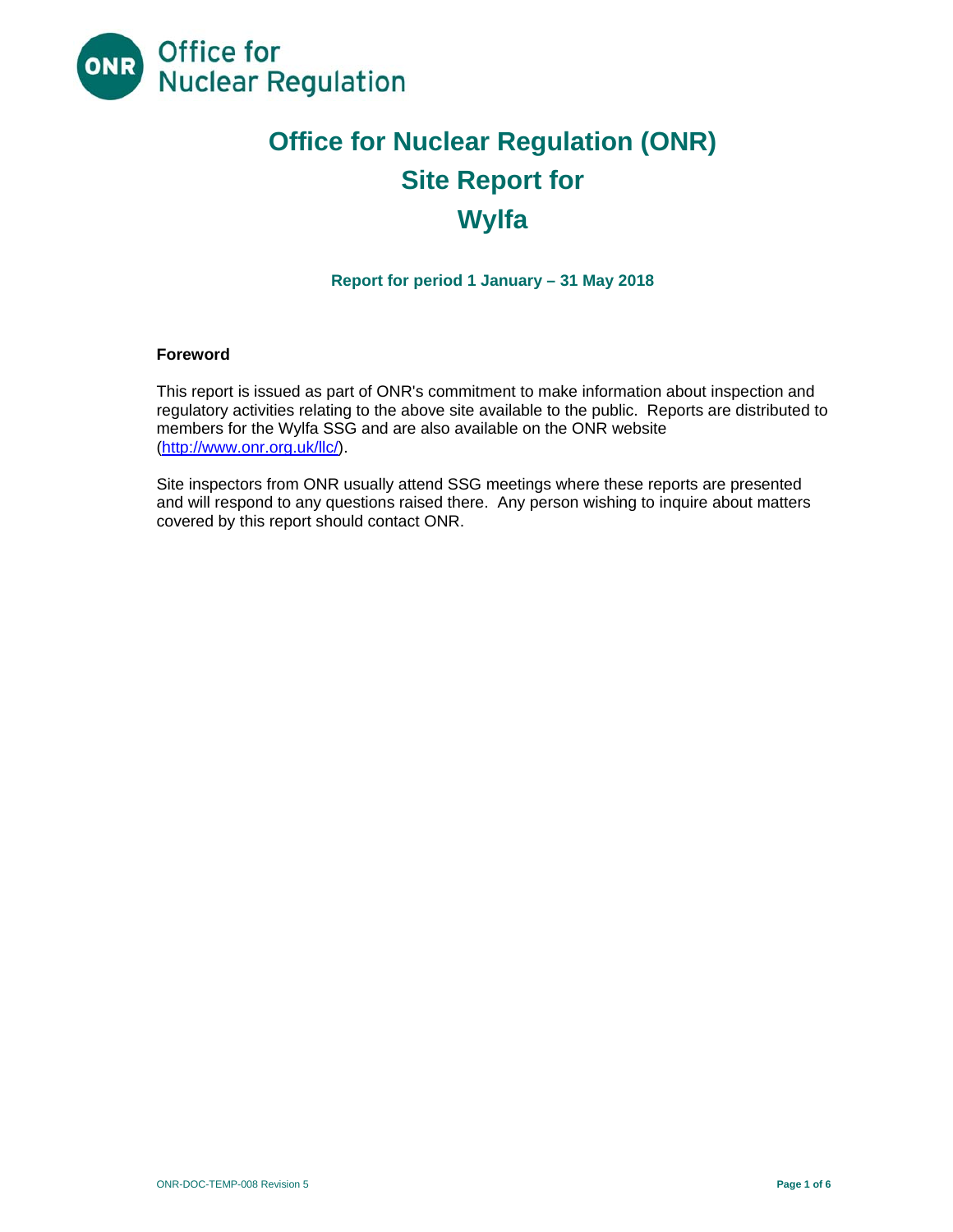# **TABLE OF CONTENTS**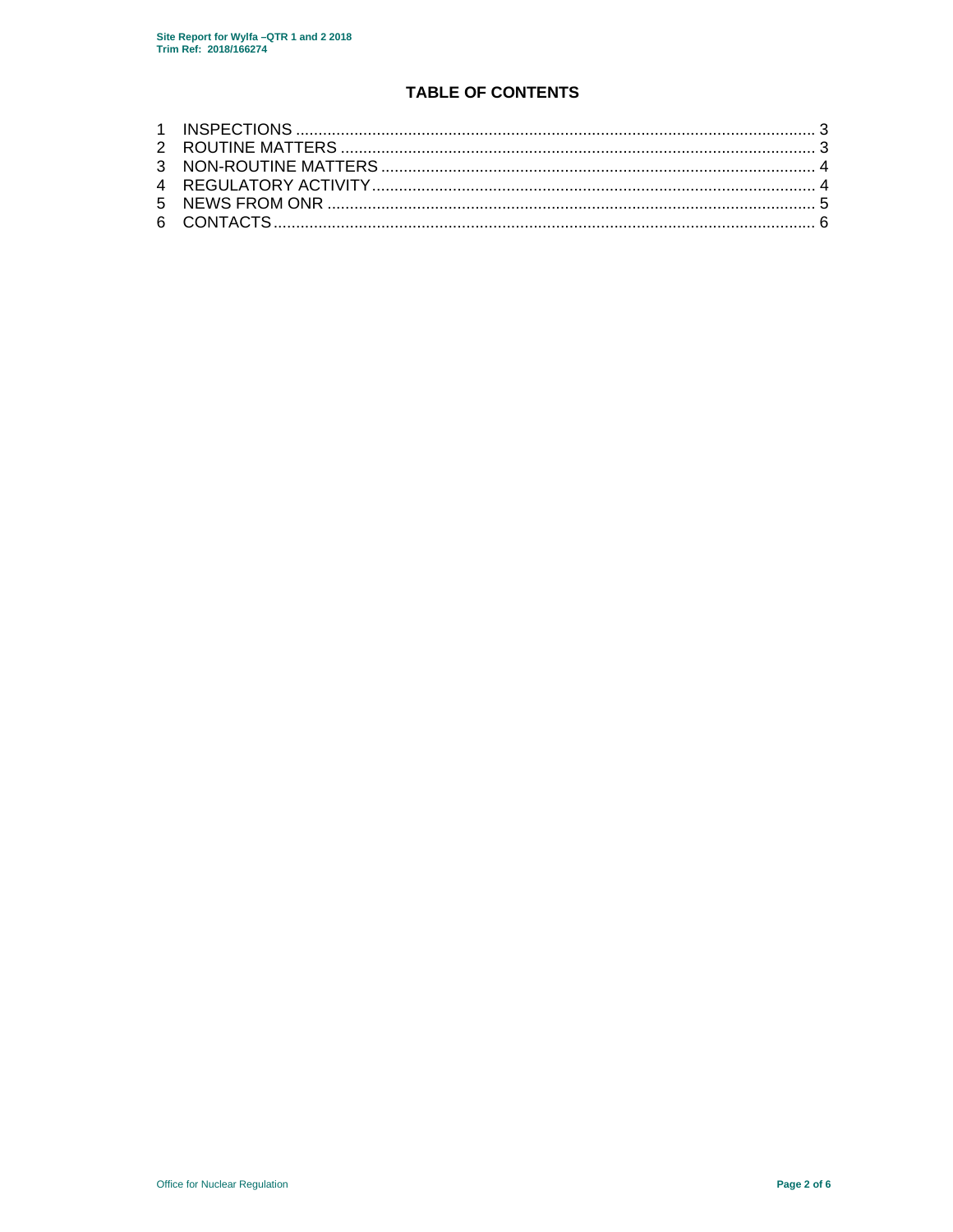## **1 INSPECTIONS**

## **1.1 Dates of inspection**

The ONR nominated site safety inspector, supported by ONR specialist inspectors, made inspections on the following dates during the reporting period.

- 12-14 February: System based inspection of the reactor building fire detection and suppression systems.
- 19-21 March: Licence Condition 4, 5, 7, 35 and 36 compliance inspection.
- 11-12 April: Licence Condition 9, 10 and 12 compliance inspection.
- 9 May: Observed the Radsafe demonstration exercise.

# **2 ROUTINE MATTERS**

## **2.1 Inspections**

Inspections are undertaken as part of the process for monitoring compliance with:

- **the conditions attached by ONR to the nuclear site licence granted under the** Nuclear Installations Act 1965 (NIA65) (as amended);
- the Energy Act 2013
- the Health and Safety at Work Act 1974 (HSWA74); and
- regulations made under HSWA74, for example the Ionising Radiations Regulations 1999 (IRR99) and the Management of Health and Safety at Work Regulations 1999 (MHSWR99).

The inspections entail monitoring licensee's actions on the site in relation to incidents, operations, maintenance, projects, modifications, safety case changes and any other matters that may affect safety. The licensee is required to make and implement adequate arrangements under the conditions attached to the licence in order to ensure legal compliance. Inspections seek to judge both the adequacy of these arrangements and their implementation.

In this period, routine inspections of Wylfa covered the following:

- $\blacksquare$  examination, maintenance, inspection and testing;
- management of operations including control and supervision;
- staff training, qualifications and experience;
- modifications to plant, equipment and safety cases;
- plant construction and/or commissioning;
- **E** emergency preparedness;
- radiological protection;
- radioactive waste management;
- **decommissioning:**
- **n** organisational changes;
- quality assurance and records;
- **n** industrial safety;

In general, ONR judged the arrangements made and implemented by the site in response to safety requirements to be adequate in the areas inspected. However, where improvements were considered necessary, the licensee made satisfactory commitments to address the issues, and the site inspector will monitor progress during future visits. Where necessary,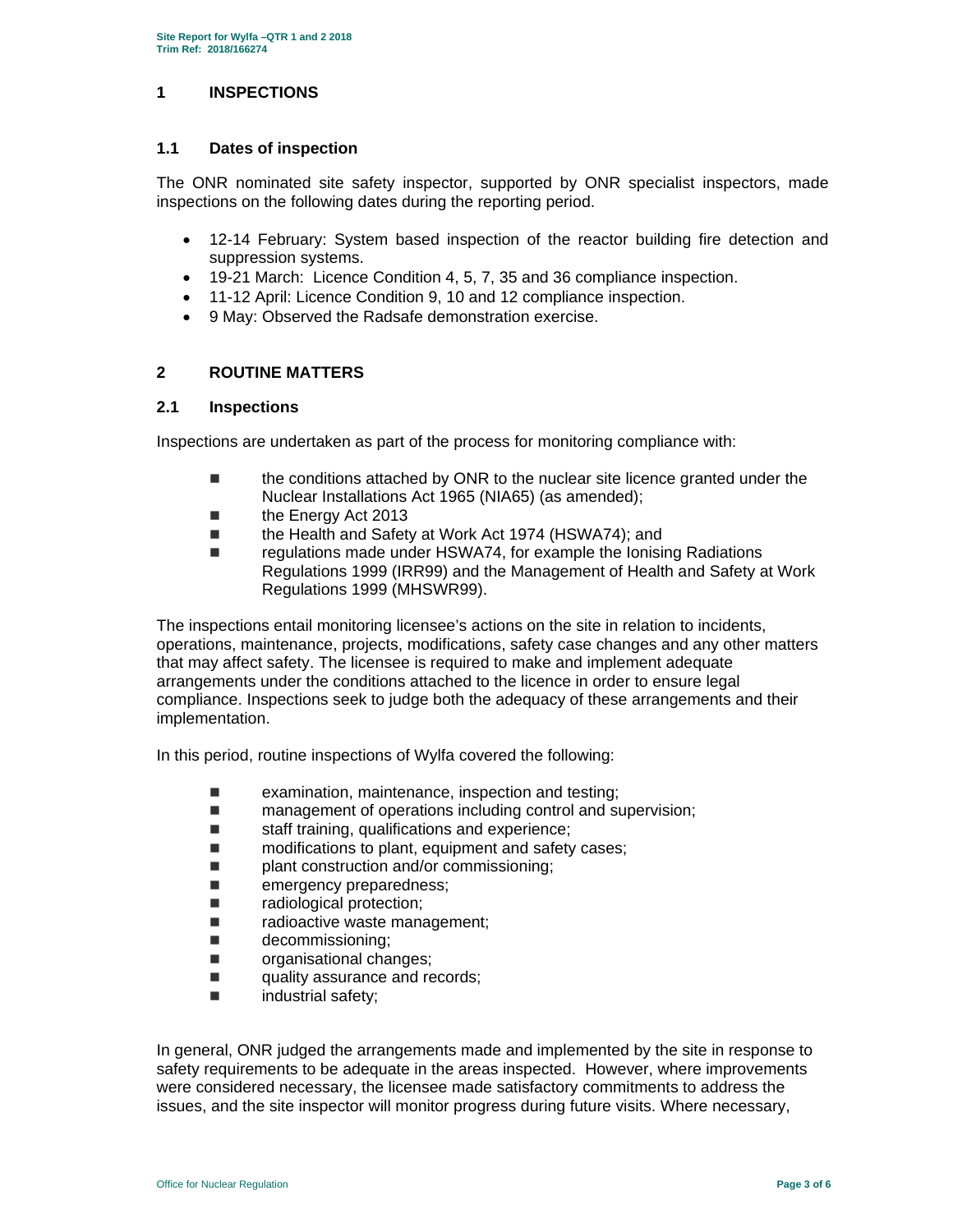ONR will take formal regulatory enforcement action to ensure that appropriate remedial measures are implemented to reasonably practicable timescales.

#### Radsafe Demonstration Exercise Anglesey

The Carriage of Dangerous Goods and use of Transportable Pressure Equipment Regulations (CDG) Schedule 2 requires consigners to have suitable emergency arrangements for dealing with accidents involving the transport of radioactive materials. Magnox Limited complies with this requirement and uses the Radsafe scheme, of which it is a member, as part of its emergency arrangements.

ONR inspectors observed Radsafe demonstration exercise "Anglesey", a safety exercise designed to demonstrate the effectiveness Wylfa site's Radsafe transport related emergency arrangements. The inspectors judged that Magnox Limited successfully demonstrated compliance with its arrangements for dealing with a Radsafe emergency. During the site debrief ONR confirmed that only minor areas for improvement it identified had also been identified by the site staff.

# **2.2 Other work**

The site inspector held a periodic meeting with safety representatives, to support their function of representing employees and receiving information on matters affecting their health, safety and welfare at work.

# **3 NON-ROUTINE MATTERS**

Licensees are required to have arrangements to respond to non-routine matters and events. ONR inspectors judge the adequacy of the licensee's response, including actions taken to implement any necessary improvements.

The International Nuclear and Radiological Event Scale (INES) is a notification system for communicating information on the safety significance of events involving sources of radiation, promptly and consistently. Its purpose is to facilitate communication between the technical community, the media and the public. It covers a wide spectrum of practices, including industrial and medical use of sources, activities at nuclear installations, and the transport of radioactive material. The INES scale ranges from 0 (no safety significance) to 7(major accident).

During the reporting period Magnox Limited notified ONR of an incident rated as Level 1 on INES (an anomaly). The incident, involving the incorrect fitting of a secondary seal on an irradiated fuel transport flask, did not result in leakage or escape of radioactive material. Magnox Limited reported that this was a repeat event and has taken immediate action to prevent reoccurrence. The ONR site inspector was satisfied with the steps taken and will consider if further regulatory action is warranted when Magnox Limited has completed its review into the event.

# **4 REGULATORY ACTIVITY**

ONR may issue formal documents to ensure compliance with regulatory requirements. Under nuclear site licence conditions, ONR issues regulatory documents, which either permit an activity or require some form of action to be taken; these are usually collectively termed 'Licence Instruments' (LIs), but can take other forms. In addition, inspectors may issue Enforcement Notices to secure improvements to safety.

No Licence Instruments or Enforcement Notices were issued by ONR during the period.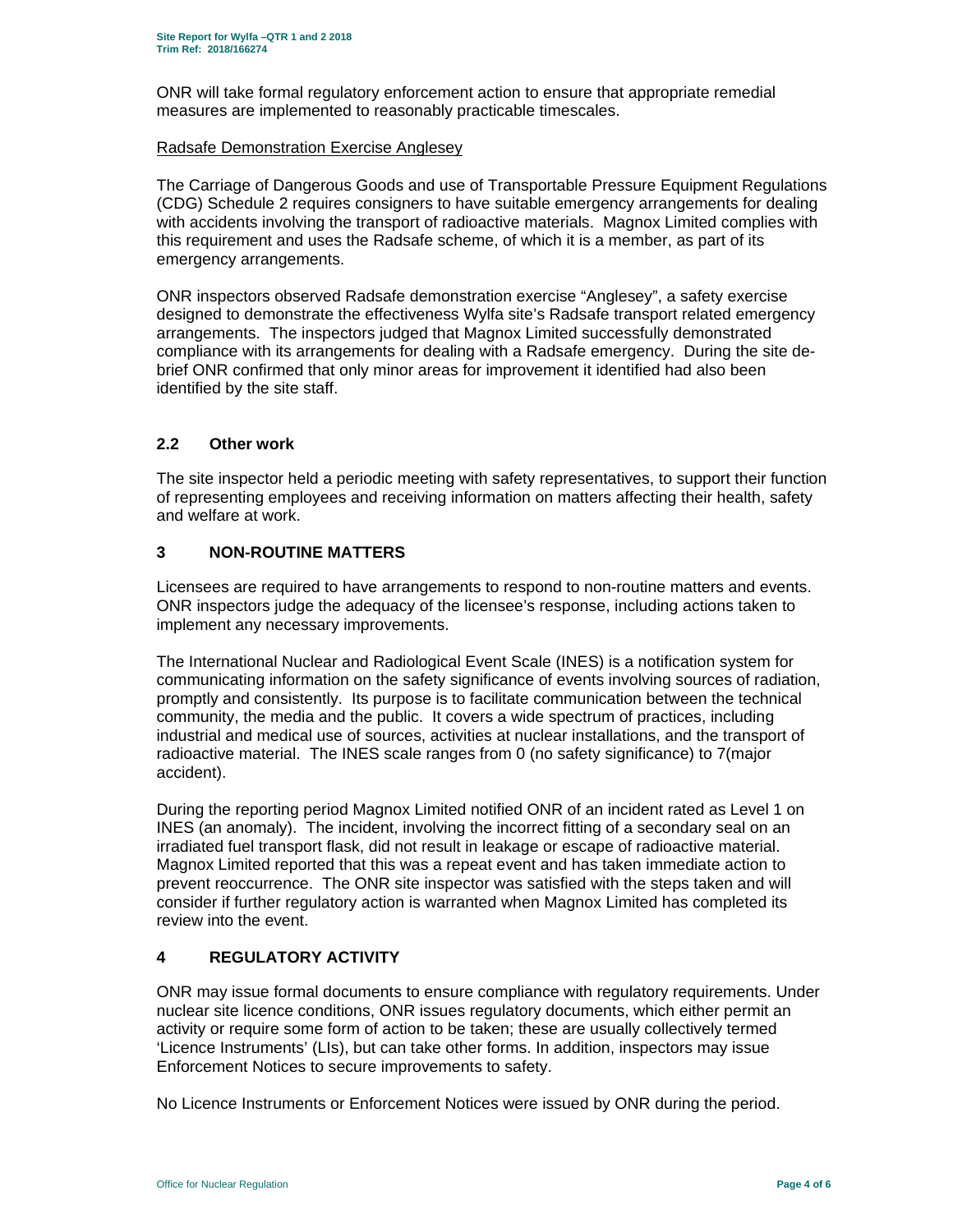# **5 NEWS FROM ONR**

For the latest news and updates from ONR visit the website and sign up for our ebulletin (http://www.onr.org.uk/ebulletin/index.htm).

In January 2018, ONR received the results of its first external stakeholder survey which was undertaken by YouGov on behalf of ONR. A broad range of stakeholders were invited to participate in an online survey, with 351 responses received. In addition to the online survey, a number of in depth interviews were also completed with stakeholders. While overall the results demonstrate ONR is seen as a high performing organisation with good levels of stakeholder confidence, there are areas where improvements can be made and we will be working with our divisions on those in the coming months. Further details about the survey results can be found in our March 2018 newsletter which is available on ONR's website.

In February 2018, ONR held its first webinar following the publication of the 'Guide to enabling regulation in practice.' Chief Nuclear Inspector, Mark Foy and Deputy Chief Inspector, Mike Finnerty, were on hand to answer questions about the guide which has been designed to illustrate working examples of enabling regulation in practice. This is a new channel of communication for ONR and we'll be holding further webinars on different topics over the coming months. If you would like to join future webinars then please get in touch with the ONR Communications team via contact@onr.gov.uk

In March 2018, ONR held the first of two meetings this year with representatives from across the NGO community. Held in Birmingham, the meeting was attended by 15 NGO representatives from 11 different organisations. Topics discussed included: Domestic Safeguards pending the withdrawal of the UK from Euratom; Emergency Planning Arrangements; and the ONR Stakeholder Survey results. The next meeting is scheduled to take place in October 2018. We are keen to increase the number of people engaging with ONR on nuclear safety and security issues and would like to invite members of SSGs, and LLCs to join our engagement programme. For more details please get in touch via contact@onr.gov.uk